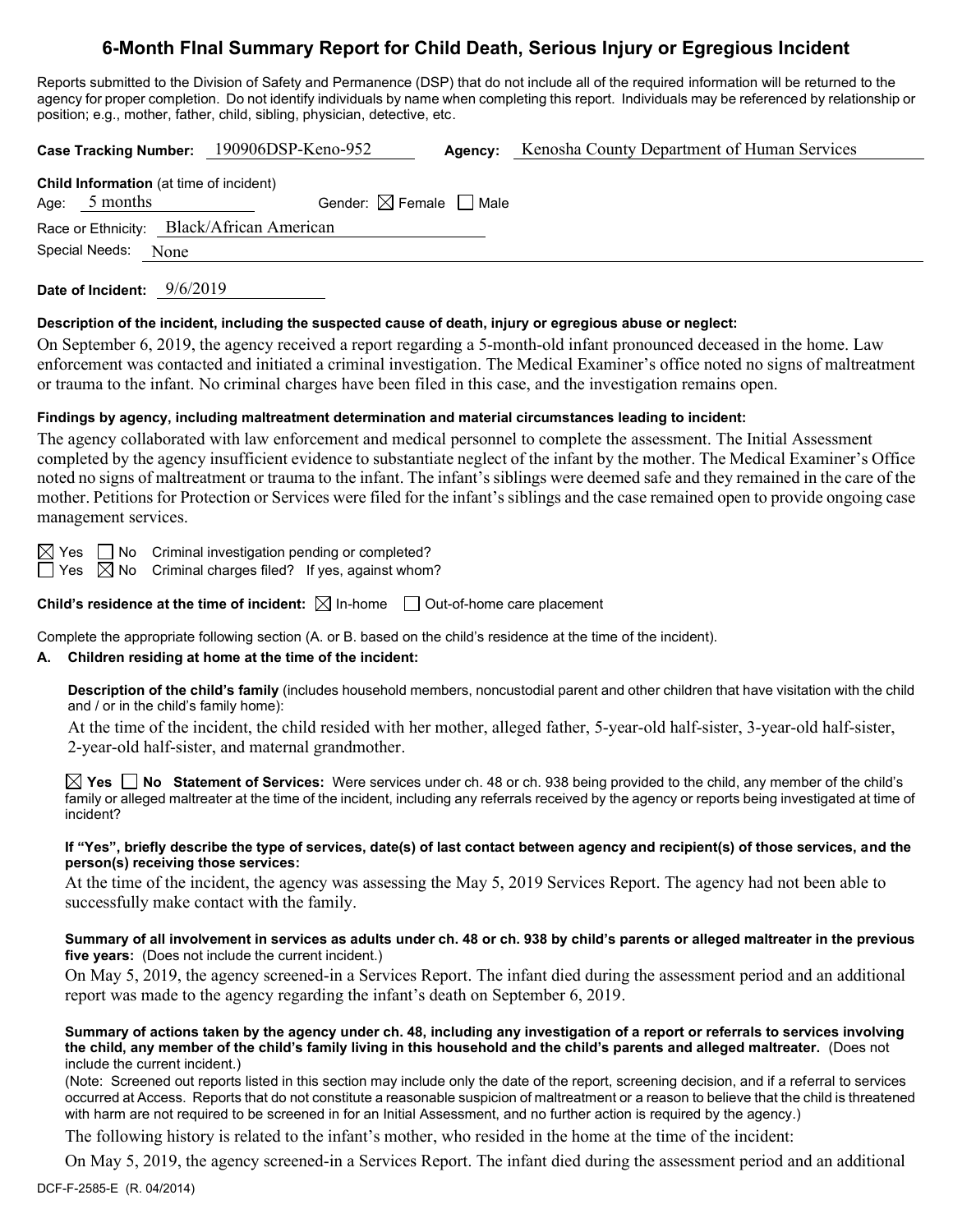report was made to the agency regarding the infant's death on September 6, 2019. The agency provided the family with community crisis information.

On May 5, 2019, the agency screened-out a CPS Report.

The following history is related to the infant's grandmother, who resided in the home at the time of the incident: On May 5, 2019, the agency screened-out a CPS Report.

On May 5, 2019, the agency screened-in a Services Report. The agency provided the family with community crisis information.

On August 11, 2017, the agency screened-out a CPS Report.

On June 30, 2014, the agency screened-out a CPS Report.

On March 4, 2014, the agency screened-out a CPS Report.

On March 25, 2013, the agency screened-in a Services Report. The agency provided the family with community resources.

On March 25, 2013, the agency screened-out a CPS Report.

On January 20, 2010, the agency screened-out a Services Report.

On October 13, 2009, the agency screened-out a Services Report.

On September 11, 2007, the agency screened-out a Services Report.

# **Summary of any investigation involving the child, any member of the child's family and alleged maltreater conducted under ch. 48 and any services provided to the child and child's family since the date of the incident:**

The agency collaborated with law enforcement and medical personnel to complete the assessment. The Initial Assessment completed by the agency insufficient evidence to substantiate neglect of the infant by the mother. The Medical Examiner's Office noted no signs of maltreatment or trauma to the infant. The infant's siblings were deemed safe and they remained in the care of the mother. Petitions for Protection or Services were filed for the infant's siblings and the case remained open to provide ongoing case management services.

# **B. Children residing in out-of-home care (OHC) placement at time of incident:**

**Description of the OHC placement and basis for decision to place child there:** N/A

# **Description of all other persons residing in the OHC placement home:**

 $N/A$ 

**Licensing history:** Including type of license, duration of license, summary of any violations by licensee or an employee of licensee or other actions that constitute a substantial failure to protect and promote the welfare of the child. N/A

| Summary of any actions taken by agency in response to the incident: (Check all that apply.) |                              |  |                                       |  |  |
|---------------------------------------------------------------------------------------------|------------------------------|--|---------------------------------------|--|--|
| $\boxtimes$                                                                                 | Screening of Access report   |  | Attempted or successful reunification |  |  |
|                                                                                             | Protective plan implemented  |  | Referral to services                  |  |  |
| $\boxtimes$                                                                                 | Initial assessment conducted |  | Transportation assistance             |  |  |
|                                                                                             | Safety plan implemented      |  | Collaboration with law enforcement    |  |  |